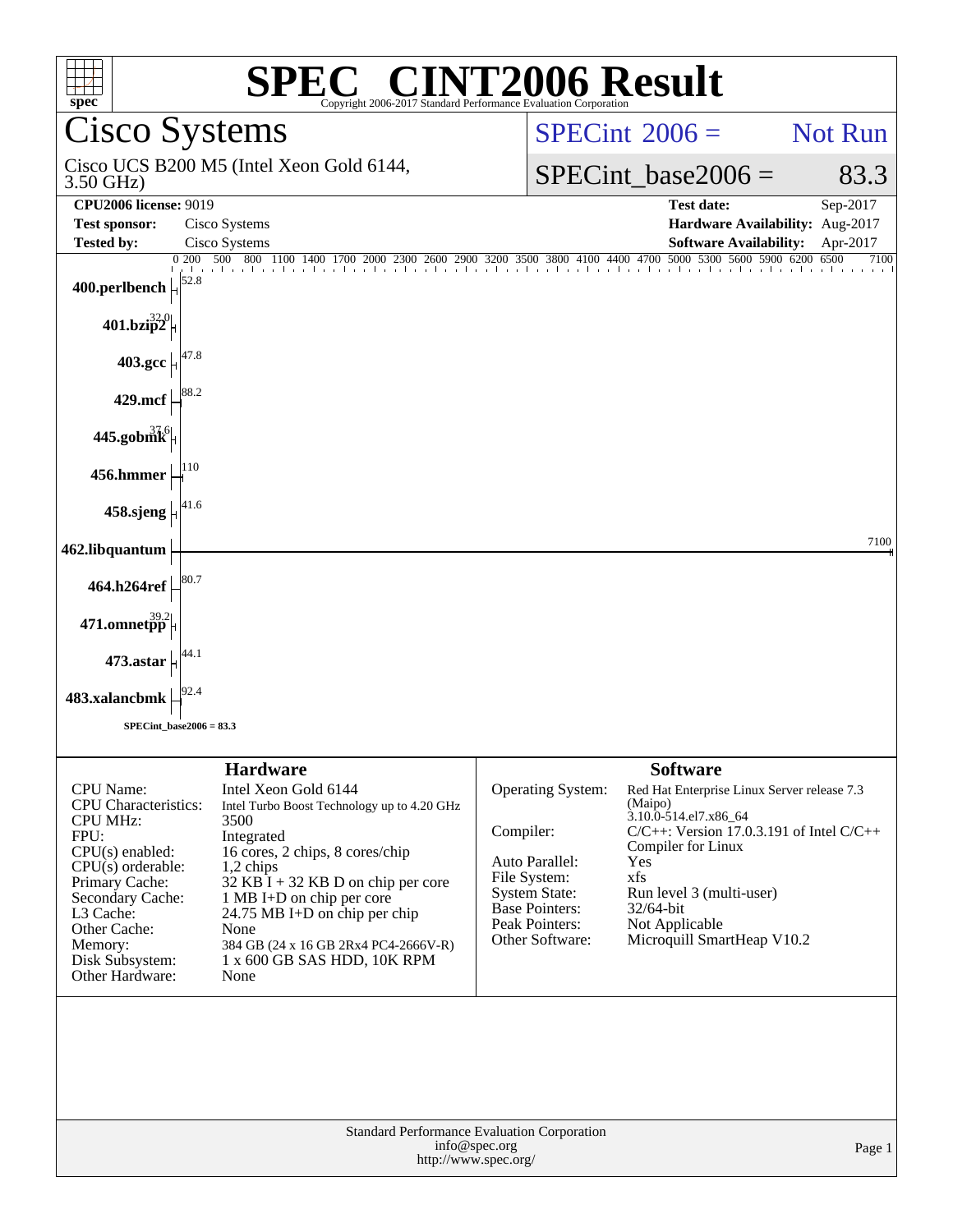

# Cisco Systems

3.50 GHz) Cisco UCS B200 M5 (Intel Xeon Gold 6144,

 $SPECint2006 =$  Not Run

# SPECint base2006 =  $83.3$

**[CPU2006 license:](http://www.spec.org/auto/cpu2006/Docs/result-fields.html#CPU2006license)** 9019 **[Test date:](http://www.spec.org/auto/cpu2006/Docs/result-fields.html#Testdate)** Sep-2017

**[Test sponsor:](http://www.spec.org/auto/cpu2006/Docs/result-fields.html#Testsponsor)** Cisco Systems **[Hardware Availability:](http://www.spec.org/auto/cpu2006/Docs/result-fields.html#HardwareAvailability)** Aug-2017 **[Tested by:](http://www.spec.org/auto/cpu2006/Docs/result-fields.html#Testedby)** Cisco Systems **[Software Availability:](http://www.spec.org/auto/cpu2006/Docs/result-fields.html#SoftwareAvailability)** Apr-2017

## **[Results Table](http://www.spec.org/auto/cpu2006/Docs/result-fields.html#ResultsTable)**

|                    | <b>Base</b>    |       |                |       |                |       | <b>Peak</b>    |              |                                                                                                          |              |                |              |
|--------------------|----------------|-------|----------------|-------|----------------|-------|----------------|--------------|----------------------------------------------------------------------------------------------------------|--------------|----------------|--------------|
| <b>Benchmark</b>   | <b>Seconds</b> | Ratio | <b>Seconds</b> | Ratio | <b>Seconds</b> | Ratio | <b>Seconds</b> | <b>Ratio</b> | <b>Seconds</b>                                                                                           | <b>Ratio</b> | <b>Seconds</b> | <b>Ratio</b> |
| $400.$ perlbench   | 186            | 52.5  | 185            | 52.8  | 185            | 52.9  |                |              |                                                                                                          |              |                |              |
| 401.bzip2          | 302            | 32.0  | 302            | 31.9  | 302            | 32.0  |                |              |                                                                                                          |              |                |              |
| $403.\mathrm{gcc}$ | 168            | 47.8  | 168            | 47.8  | 168            | 47.8  |                |              |                                                                                                          |              |                |              |
| $429$ .mcf         | 104            | 87.8  | 103            | 88.2  | 103            | 88.5  |                |              |                                                                                                          |              |                |              |
| $445$ .gobmk       | 279            | 37.6  | 279            | 37.6  | 280            | 37.5  |                |              |                                                                                                          |              |                |              |
| $456.$ hmmer       | 84.9           | 110   | 84.9           | 110   | 85.1           | 110   |                |              |                                                                                                          |              |                |              |
| 458.sjeng          | 290            | 41.7  | 291            | 41.6  | 291            | 41.6  |                |              |                                                                                                          |              |                |              |
| 462.libquantum     | 2.93           | 7070  | 2.92           | 7100  | 2.92           | 7100  |                |              |                                                                                                          |              |                |              |
| 464.h264ref        | 274            | 80.8  | 274            | 80.7  | 274            | 80.7  |                |              |                                                                                                          |              |                |              |
| 471.omnetpp        | 161            | 38.8  | 159            | 39.2  | 158            | 39.7  |                |              |                                                                                                          |              |                |              |
| $473$ . astar      | 159            | 44.2  | 159            | 44.1  | 160            | 44.0  |                |              |                                                                                                          |              |                |              |
| 483.xalancbmk      | 74.9           | 92.1  | 74.6           | 92.4  | 74.7           | 92.4  |                |              |                                                                                                          |              |                |              |
|                    |                |       |                |       |                |       |                |              | Results appear in the order in which they were run. Bold underlined text indicates a median measurement. |              |                |              |

## **[Operating System Notes](http://www.spec.org/auto/cpu2006/Docs/result-fields.html#OperatingSystemNotes)**

Stack size set to unlimited using "ulimit -s unlimited"

### **[Platform Notes](http://www.spec.org/auto/cpu2006/Docs/result-fields.html#PlatformNotes)**

Standard Performance Evaluation Corporation BIOS Settings: Intel HyperThreading Technology set to Disabled CPU performance set to Enterprise Power Performance Tuning set to OS SNC set to Disabled IMC Interleaving set to Auto Patrol Scrub set to Disabled Sysinfo program /home/cpu2006-1.2/config/sysinfo.rev6993 Revision 6993 of 2015-11-06 (b5e8d4b4eb51ed28d7f98696cbe290c1) running on RHEL73 Mon Jan 4 20:27:56 2010 This section contains SUT (System Under Test) info as seen by some common utilities. To remove or add to this section, see: <http://www.spec.org/cpu2006/Docs/config.html#sysinfo> From /proc/cpuinfo model name : Intel(R) Xeon(R) Gold 6144 CPU @ 3.50GHz 2 "physical id"s (chips) 16 "processors" cores, siblings (Caution: counting these is hw and system dependent. The following excerpts from /proc/cpuinfo might not be reliable. Use with caution.) cpu cores : 8 Continued on next page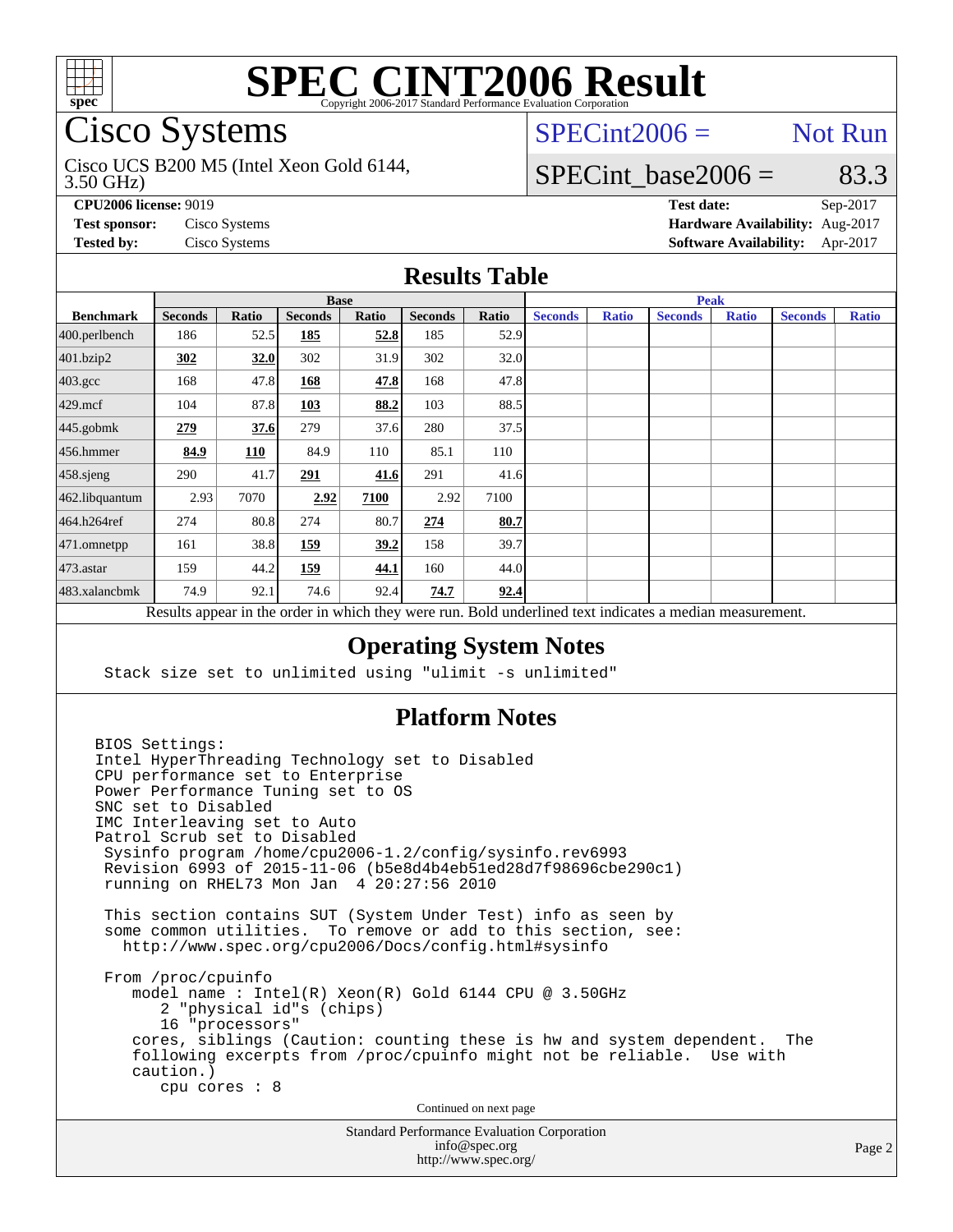

Cisco Systems

 $SPECint2006 =$  Not Run

3.50 GHz) Cisco UCS B200 M5 (Intel Xeon Gold 6144, SPECint base2006 =  $83.3$ 

**[CPU2006 license:](http://www.spec.org/auto/cpu2006/Docs/result-fields.html#CPU2006license)** 9019 **[Test date:](http://www.spec.org/auto/cpu2006/Docs/result-fields.html#Testdate)** Sep-2017 **[Test sponsor:](http://www.spec.org/auto/cpu2006/Docs/result-fields.html#Testsponsor)** Cisco Systems **[Hardware Availability:](http://www.spec.org/auto/cpu2006/Docs/result-fields.html#HardwareAvailability)** Aug-2017 **[Tested by:](http://www.spec.org/auto/cpu2006/Docs/result-fields.html#Testedby)** Cisco Systems **[Software Availability:](http://www.spec.org/auto/cpu2006/Docs/result-fields.html#SoftwareAvailability)** Apr-2017

### **[Platform Notes \(Continued\)](http://www.spec.org/auto/cpu2006/Docs/result-fields.html#PlatformNotes)**

 siblings : 8 physical 0: cores 0 2 3 9 16 19 26 27 physical 1: cores 0 2 3 9 16 19 26 27 cache size : 25344 KB From /proc/meminfo MemTotal: 394646900 kB HugePages\_Total: 0<br>Hugepagesize: 2048 kB Hugepagesize: From /etc/\*release\* /etc/\*version\* os-release: NAME="Red Hat Enterprise Linux Server" VERSION="7.3 (Maipo)" ID="rhel" ID\_LIKE="fedora" VERSION\_ID="7.3" PRETTY\_NAME="Red Hat Enterprise Linux Server 7.3 (Maipo)" ANSI\_COLOR="0;31" CPE\_NAME="cpe:/o:redhat:enterprise\_linux:7.3:GA:server" redhat-release: Red Hat Enterprise Linux Server release 7.3 (Maipo) system-release: Red Hat Enterprise Linux Server release 7.3 (Maipo) system-release-cpe: cpe:/o:redhat:enterprise\_linux:7.3:ga:server uname -a: Linux RHEL73 3.10.0-514.el7.x86\_64 #1 SMP Wed Oct 19 11:24:13 EDT 2016 x86\_64 x86\_64 x86\_64 GNU/Linux run-level 3 Jan 4 20:24 SPEC is set to: /home/cpu2006-1.2 Filesystem Type Size Used Avail Use% Mounted on<br>
/dev/sdb5 xfs 169G 8.1G 161G 5% /home /dev/sdb5 xfs 169G 8.1G 161G 5% /home Additional information from dmidecode: Warning: Use caution when you interpret this section. The 'dmidecode' program reads system data which is "intended to allow hardware to be accurately determined", but the intent may not be met, as there are frequent changes to hardware, firmware, and the "DMTF SMBIOS" standard. BIOS Cisco Systems, Inc. B200M5.3.2.1d.5.0727171353 07/27/2017Cisco Systems, Inc. B200M5.3.2.1d.5.0727171353 07/27/2017 Memory: 48x 0xCE00 M393A2G40EB2-CTD 16 GB 2 rank 2666 MHz (End of data from sysinfo program)

| <b>Standard Performance Evaluation Corporation</b> |
|----------------------------------------------------|
| info@spec.org                                      |
| http://www.spec.org/                               |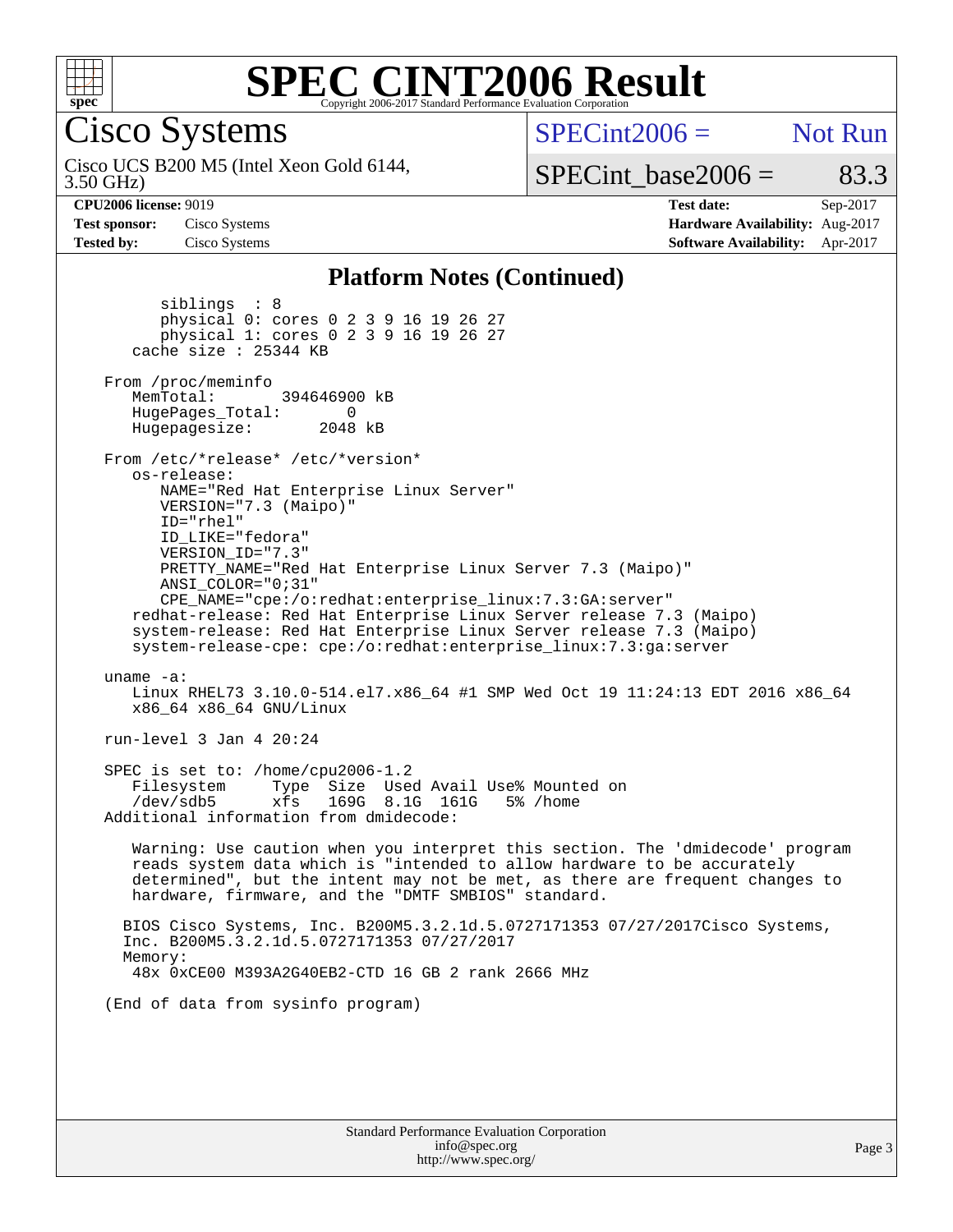

# Cisco Systems

 $SPECint2006 =$  Not Run

3.50 GHz) Cisco UCS B200 M5 (Intel Xeon Gold 6144,

SPECint base2006 =  $83.3$ 

**[Test sponsor:](http://www.spec.org/auto/cpu2006/Docs/result-fields.html#Testsponsor)** Cisco Systems **[Hardware Availability:](http://www.spec.org/auto/cpu2006/Docs/result-fields.html#HardwareAvailability)** Aug-2017

**[CPU2006 license:](http://www.spec.org/auto/cpu2006/Docs/result-fields.html#CPU2006license)** 9019 **[Test date:](http://www.spec.org/auto/cpu2006/Docs/result-fields.html#Testdate)** Sep-2017 **[Tested by:](http://www.spec.org/auto/cpu2006/Docs/result-fields.html#Testedby)** Cisco Systems **[Software Availability:](http://www.spec.org/auto/cpu2006/Docs/result-fields.html#SoftwareAvailability)** Apr-2017

### **[General Notes](http://www.spec.org/auto/cpu2006/Docs/result-fields.html#GeneralNotes)**

Environment variables set by runspec before the start of the run: KMP\_AFFINITY = "granularity=fine,compact" LD\_LIBRARY\_PATH = "/home/cpu2006-1.2/lib/ia32:/home/cpu2006-1.2/lib/intel64:/home/cpu2006-1.2/sh10.2" OMP\_NUM\_THREADS = "16"

 Binaries compiled on a system with 1x Intel Core i7-4790 CPU + 32GB RAM memory using Redhat Enterprise Linux 7.2 Transparent Huge Pages enabled with: echo always > /sys/kernel/mm/transparent\_hugepage/enabled

## **[Base Compiler Invocation](http://www.spec.org/auto/cpu2006/Docs/result-fields.html#BaseCompilerInvocation)**

[C benchmarks](http://www.spec.org/auto/cpu2006/Docs/result-fields.html#Cbenchmarks): [icc -m64](http://www.spec.org/cpu2006/results/res2017q4/cpu2006-20170919-50206.flags.html#user_CCbase_intel_icc_64bit_bda6cc9af1fdbb0edc3795bac97ada53)

[C++ benchmarks:](http://www.spec.org/auto/cpu2006/Docs/result-fields.html#CXXbenchmarks) [icpc -m64](http://www.spec.org/cpu2006/results/res2017q4/cpu2006-20170919-50206.flags.html#user_CXXbase_intel_icpc_64bit_fc66a5337ce925472a5c54ad6a0de310)

# **[Base Portability Flags](http://www.spec.org/auto/cpu2006/Docs/result-fields.html#BasePortabilityFlags)**

 400.perlbench: [-DSPEC\\_CPU\\_LP64](http://www.spec.org/cpu2006/results/res2017q4/cpu2006-20170919-50206.flags.html#b400.perlbench_basePORTABILITY_DSPEC_CPU_LP64) [-DSPEC\\_CPU\\_LINUX\\_X64](http://www.spec.org/cpu2006/results/res2017q4/cpu2006-20170919-50206.flags.html#b400.perlbench_baseCPORTABILITY_DSPEC_CPU_LINUX_X64) 401.bzip2: [-DSPEC\\_CPU\\_LP64](http://www.spec.org/cpu2006/results/res2017q4/cpu2006-20170919-50206.flags.html#suite_basePORTABILITY401_bzip2_DSPEC_CPU_LP64) 403.gcc: [-DSPEC\\_CPU\\_LP64](http://www.spec.org/cpu2006/results/res2017q4/cpu2006-20170919-50206.flags.html#suite_basePORTABILITY403_gcc_DSPEC_CPU_LP64) 429.mcf: [-DSPEC\\_CPU\\_LP64](http://www.spec.org/cpu2006/results/res2017q4/cpu2006-20170919-50206.flags.html#suite_basePORTABILITY429_mcf_DSPEC_CPU_LP64) 445.gobmk: [-DSPEC\\_CPU\\_LP64](http://www.spec.org/cpu2006/results/res2017q4/cpu2006-20170919-50206.flags.html#suite_basePORTABILITY445_gobmk_DSPEC_CPU_LP64) 456.hmmer: [-DSPEC\\_CPU\\_LP64](http://www.spec.org/cpu2006/results/res2017q4/cpu2006-20170919-50206.flags.html#suite_basePORTABILITY456_hmmer_DSPEC_CPU_LP64) 458.sjeng: [-DSPEC\\_CPU\\_LP64](http://www.spec.org/cpu2006/results/res2017q4/cpu2006-20170919-50206.flags.html#suite_basePORTABILITY458_sjeng_DSPEC_CPU_LP64) 462.libquantum: [-DSPEC\\_CPU\\_LP64](http://www.spec.org/cpu2006/results/res2017q4/cpu2006-20170919-50206.flags.html#suite_basePORTABILITY462_libquantum_DSPEC_CPU_LP64) [-DSPEC\\_CPU\\_LINUX](http://www.spec.org/cpu2006/results/res2017q4/cpu2006-20170919-50206.flags.html#b462.libquantum_baseCPORTABILITY_DSPEC_CPU_LINUX) 464.h264ref: [-DSPEC\\_CPU\\_LP64](http://www.spec.org/cpu2006/results/res2017q4/cpu2006-20170919-50206.flags.html#suite_basePORTABILITY464_h264ref_DSPEC_CPU_LP64) 471.omnetpp: [-DSPEC\\_CPU\\_LP64](http://www.spec.org/cpu2006/results/res2017q4/cpu2006-20170919-50206.flags.html#suite_basePORTABILITY471_omnetpp_DSPEC_CPU_LP64) 473.astar: [-DSPEC\\_CPU\\_LP64](http://www.spec.org/cpu2006/results/res2017q4/cpu2006-20170919-50206.flags.html#suite_basePORTABILITY473_astar_DSPEC_CPU_LP64) 483.xalancbmk: [-DSPEC\\_CPU\\_LP64](http://www.spec.org/cpu2006/results/res2017q4/cpu2006-20170919-50206.flags.html#suite_basePORTABILITY483_xalancbmk_DSPEC_CPU_LP64) [-DSPEC\\_CPU\\_LINUX](http://www.spec.org/cpu2006/results/res2017q4/cpu2006-20170919-50206.flags.html#b483.xalancbmk_baseCXXPORTABILITY_DSPEC_CPU_LINUX)

# **[Base Optimization Flags](http://www.spec.org/auto/cpu2006/Docs/result-fields.html#BaseOptimizationFlags)**

[C benchmarks](http://www.spec.org/auto/cpu2006/Docs/result-fields.html#Cbenchmarks):

[-xCORE-AVX2](http://www.spec.org/cpu2006/results/res2017q4/cpu2006-20170919-50206.flags.html#user_CCbase_f-xCORE-AVX2) [-ipo](http://www.spec.org/cpu2006/results/res2017q4/cpu2006-20170919-50206.flags.html#user_CCbase_f-ipo) [-O3](http://www.spec.org/cpu2006/results/res2017q4/cpu2006-20170919-50206.flags.html#user_CCbase_f-O3) [-no-prec-div](http://www.spec.org/cpu2006/results/res2017q4/cpu2006-20170919-50206.flags.html#user_CCbase_f-no-prec-div) [-parallel](http://www.spec.org/cpu2006/results/res2017q4/cpu2006-20170919-50206.flags.html#user_CCbase_f-parallel) [-qopt-prefetch](http://www.spec.org/cpu2006/results/res2017q4/cpu2006-20170919-50206.flags.html#user_CCbase_f-qopt-prefetch) [-auto-p32](http://www.spec.org/cpu2006/results/res2017q4/cpu2006-20170919-50206.flags.html#user_CCbase_f-auto-p32)

[C++ benchmarks:](http://www.spec.org/auto/cpu2006/Docs/result-fields.html#CXXbenchmarks)

[-xCORE-AVX2](http://www.spec.org/cpu2006/results/res2017q4/cpu2006-20170919-50206.flags.html#user_CXXbase_f-xCORE-AVX2) [-ipo](http://www.spec.org/cpu2006/results/res2017q4/cpu2006-20170919-50206.flags.html#user_CXXbase_f-ipo) [-O3](http://www.spec.org/cpu2006/results/res2017q4/cpu2006-20170919-50206.flags.html#user_CXXbase_f-O3) [-no-prec-div](http://www.spec.org/cpu2006/results/res2017q4/cpu2006-20170919-50206.flags.html#user_CXXbase_f-no-prec-div) [-qopt-prefetch](http://www.spec.org/cpu2006/results/res2017q4/cpu2006-20170919-50206.flags.html#user_CXXbase_f-qopt-prefetch) [-auto-p32](http://www.spec.org/cpu2006/results/res2017q4/cpu2006-20170919-50206.flags.html#user_CXXbase_f-auto-p32) [-Wl,-z,muldefs](http://www.spec.org/cpu2006/results/res2017q4/cpu2006-20170919-50206.flags.html#user_CXXbase_link_force_multiple1_74079c344b956b9658436fd1b6dd3a8a) [-L/sh10.2 -lsmartheap64](http://www.spec.org/cpu2006/results/res2017q4/cpu2006-20170919-50206.flags.html#user_CXXbase_SmartHeap64_63911d860fc08c15fa1d5bf319b9d8d5)